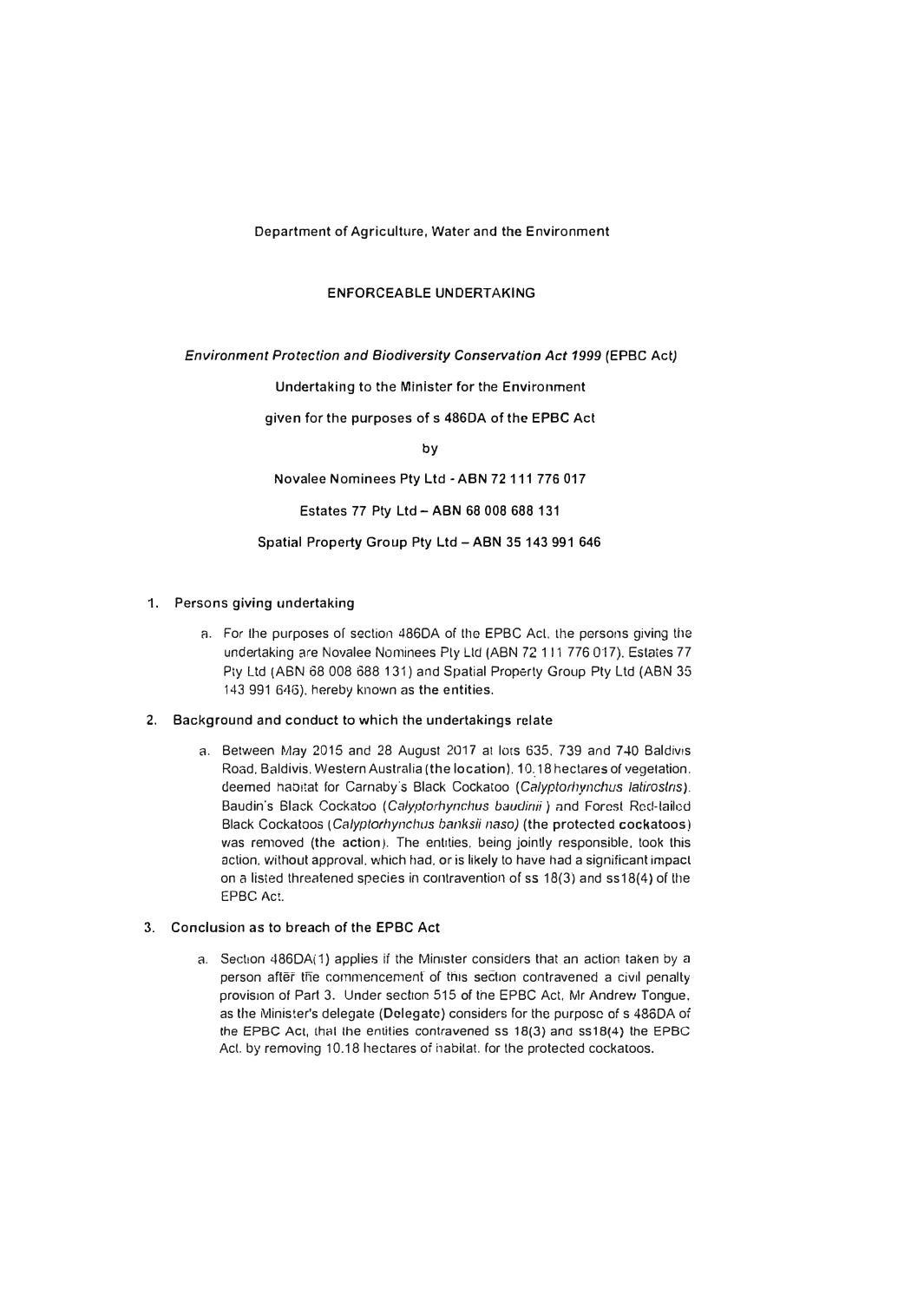#### **4. The undertaking**

- a. Acknowledging that their actions have resulted in the removal of 10.18 hectares of habitat for the protected birds. the entities will ensure commitments are met by implementing the following:
- b. Within 12 months of the date of this undertaking. provide funds lo the Western Australian Museum Boola Bardip, Perth Cultural Centre, Perth. Westerr. Australia, 6000. The funds will be to the value of \$250.000 (AUS). These funds will contribute to research for the protected cockatoos<sup>'</sup>. The research will involve one or more of the following:
	- i. Identify the current distribution and ecological status of all the protected birds and their threats to survival:
	- 1i. document areas of criiical habitat (breeding. roosting and foraging sites). species ranges, changes in population due to impacts of land clearing. nest competitors. fire and climate change:
- iii. provide targeted surveys for the protected birds within the south-west region, especially in areas where breeding is known/recorded. Moling the surveys will be conducted to account for seasonal variation, with an aim to confirm the significance of breeding, foraging, migration and roosting sites within the region:
- iv. investigate alternate food species to reduce the impact of food shortages:
- *v.* map important feeding sites used by the protected birds, for future development planning:
- vi. document and map the changing foraging ecology of Forest red-tailed Black cockatoos in the northern Darling Range west onto lhe Swan Coastal Plain and north and east into the wheatbelt:
- vii. monitor nest hollows have already been located and determine the timing of nesting events and breeding success;
- viii. identify and monitor Baudin's Cockatoo breeding sites in the Jarrah-Marri forest to gain a better understanding of their breeding biology:
- ix. document nest trees describing hollow size, height, aspect, circumference at breast height. distance apart from other nests and details of local vegetation type:
- x. assess over consecutive breeding seasons the size and health of some of the breeding populations:

Comeide with banding project. "Breeding biology of three endemic WA coekatoos". Project is targeting the protected birds and has been in operation since 1992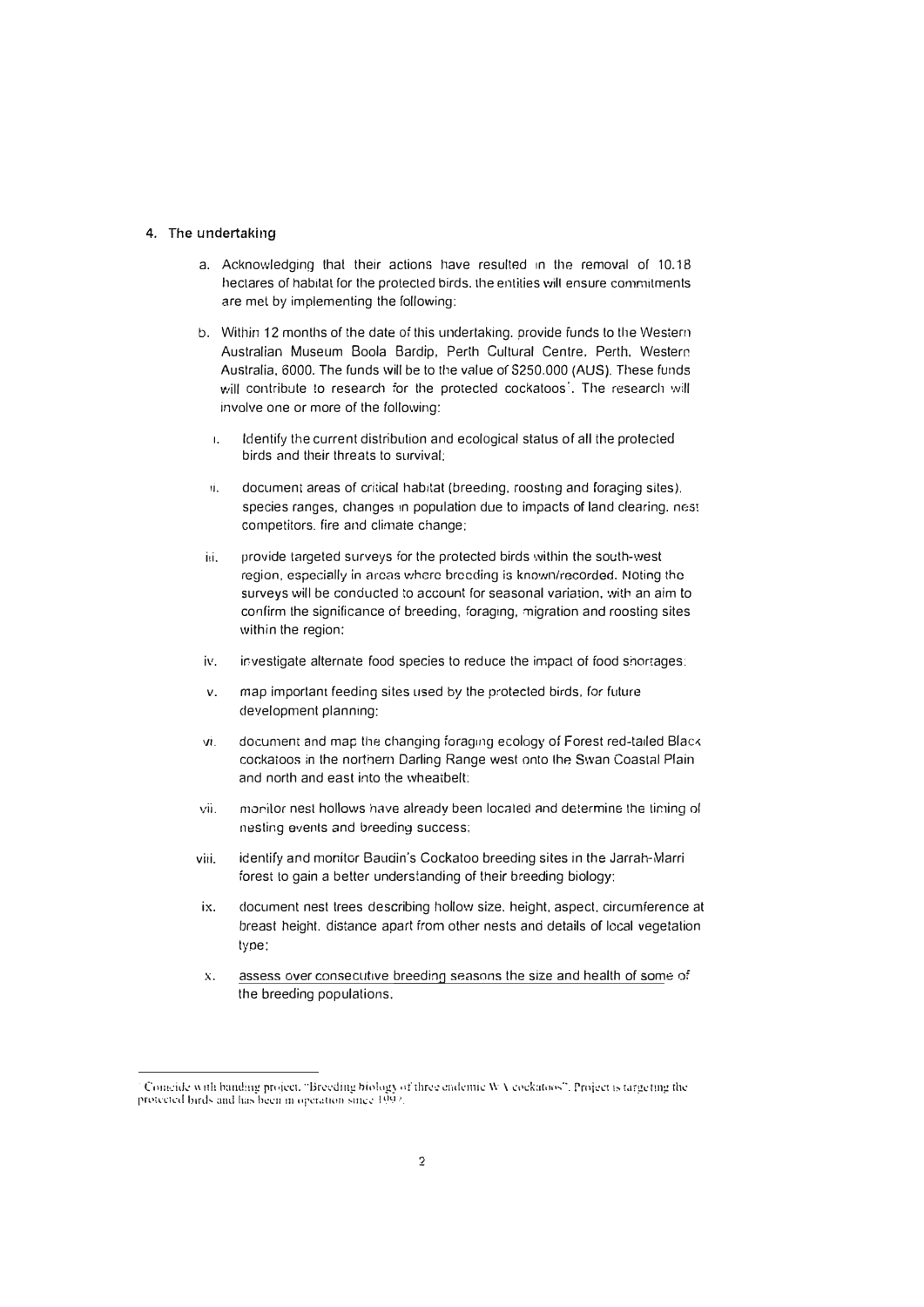- xi. document clutch size. incubation period, fledging period. breeding behaviour and movements; and
- xii. determine and implement ways lo remove feral European honeybees rrom nesting hollows.

# 5. Reporting

a. The entities shall report the payment described in clause 4 by email (director.compliance@awe.gov.au) to the Assistant Secretary of the Environment Compliance Branch, Department of Agriculture Water and the Environment. This report will be sent within 7 business days following the payment.

## *6. Acknowledgement*

- a. The entities acknowledge that:
	- i. the Delegate will make this undertaking available for public inspection including on a public register:
	- 11. the Delegate. and/or the Commonwealth. may from time to time publicly refer to this undertaking including through. but not limited to. media releases.
	- iii. the entities bear their own costs associated with providing and complying with the undertaking: and
	- iv. any breach of the undertaking may result in the Minister applying to the Court for enforcement or the undertaking under section 4860B or the EPBC Act.
- b. The Delegate acknowledges and agrees that on the basis the entities comply with this undertaking, the Minister will not pursue any action (prosecution, civil or otherwise) against the entities. or against their Directors. staff. employees. contractors. agents. representatives or assigns in relation to the action. works or impacts referred to 1n this undertaking. and this document may be pleaded as a bar to any proceedings commenced.

### 7. Commencement and duration of undertaking

- a. This undertaking comes into effect into when it has been executed by the entities and accepted by the Delegate.
- b. This undertaking will continue until such a time that the funds have been allocated appropriately, as per clause 4, to the Western Australian Museum Boola Bardip, Perth Cultural Centre. Penh. Western Australia, 6000.
- c. Notwithstanding clause  $7(b)$ . the provisions in clause  $6(b)$  shall remain in full force and effect.